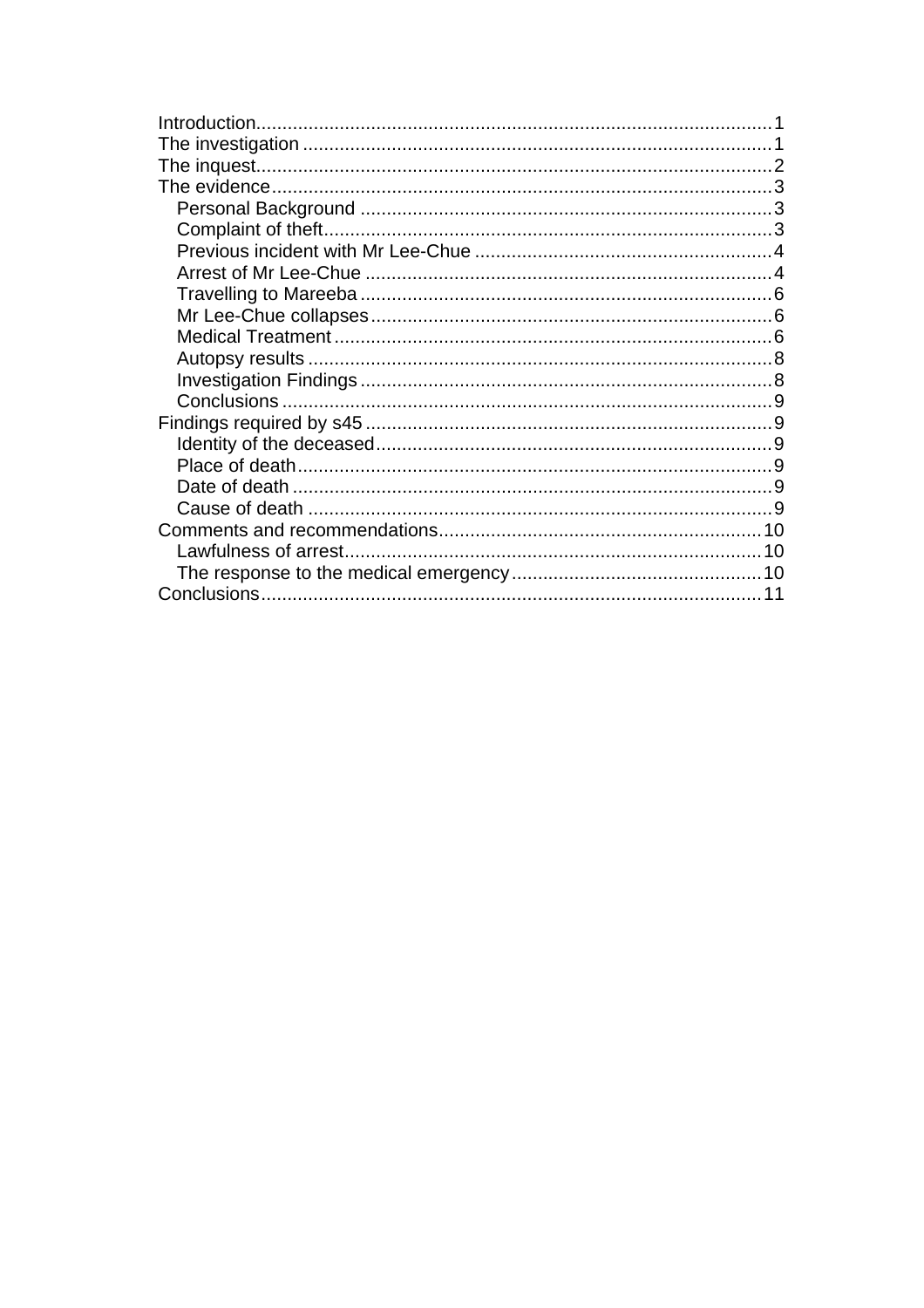<span id="page-2-0"></span>The *Coroners Act 2003* provides in s45 that when an inquest is held into a death in custody, the coroner's written findings must be given to the family of the person who died, each of the persons or organisations granted leave to appear at the inquest and to various officials with responsibility for the corrections and justice system. These are my findings in relation to the death of Allan Duncan Lee-Chue. They will be distributed in accordance with the requirements of the Act and posted on the web site of the Office of the State Coroner.

# *Introduction*

Allan Duncan LEE-CHUE was 45 years of age when he died on the Burke Development road between Dimbulah and Mareeba on 26 June 2007. He had been arrested by police earlier in the morning and was being transported in a police utility vehicle to Mareeba. During conversation with one of the officers he stopped talking mid sentence and began to convulse. The officers removed him from the vehicle, by which time he had stopped breathing, had lost consciousness and had no pulse. Despite treatment from Queensland Ambulance Service officers, who arrived some minutes later, he never regained consciousness and was declared deceased at the scene.

Mr Lee-Chue's death was a "*death in custody*"<sup>[1](#page-2-1)</sup> within the terms of the Act and so it was reported to the State Coroner for investigation and inquest.<sup>[2](#page-2-2)</sup>

These findings

- confirm the identity of the deceased, the time, place and medical cause of his death;
- consider whether any third party contributed to his death;
- examine whether his arrest on 26 June 2007 was lawful:
- determine whether the response to his collapse by QPS officers was adequate and appropriate; and
- consider whether any changes to procedures or policies could reduce the likelihood of deaths occurring in similar circumstances or otherwise contribute to public health and safety or the administration of justice.

# *The investigation*

The investigation was commenced under the direction of the Mareeba District Duty Officer and subsequently taken over by the QPS Ethical Standards Command (ESC). Two ESC officers made their way to Mareeba from Brisbane in the hours following the incident.

 $\frac{1}{1}$ See s10

<span id="page-2-2"></span><span id="page-2-1"></span><sup>2</sup> s8(3) defines "*reportable death*" to include deaths in custody and s7(2) requires that such deaths be reported to the state corners or deputy state coroner. S27 requires an inquest be held in relation to all deaths in custody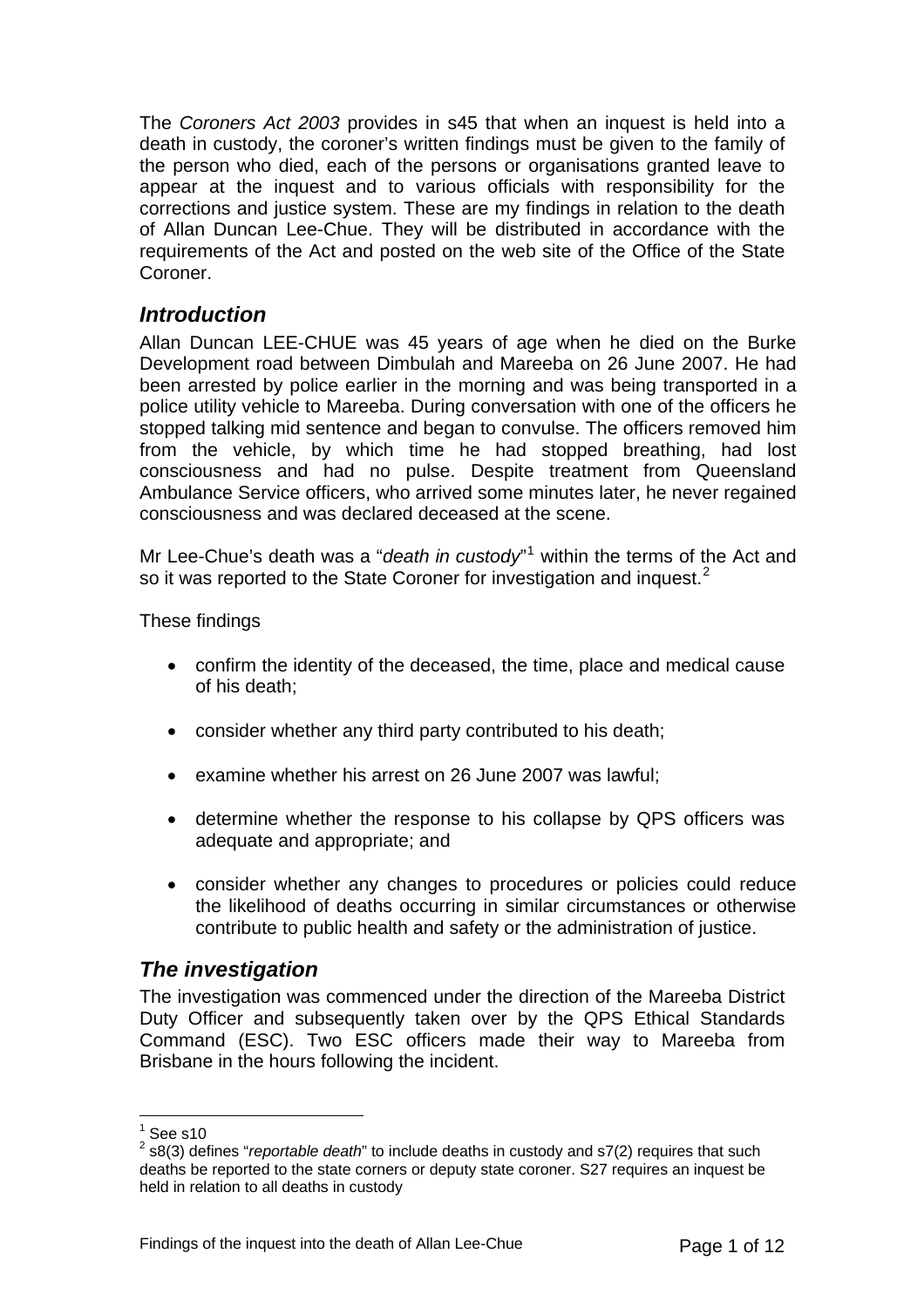<span id="page-3-0"></span>Inspector David Hickey of the ESC prepared a detailed coronial report into the death of Mr Lee-Chue.

Interviews were conducted with both police officers involved in the arrest of Mr Lee-Chue. The ESC officers located several witnesses to the events in Dimbulah on the morning of 26 June 2007. Taped interviews took place with seven individuals who had either seen police deal with Mr Lee-Chue or had dealt with police themselves in the moments leading to the arrest.

Both officers involved in the arrest and transport of Mr Lee-Chue were breath tested at the scene and later provided urine specimens under direction.

The secure prisoner compartment of the police vehicle was subjected to a thorough forensic examination as was the clothing of Mr Lee-Chue and the two police officers.

Mr Lee-Chue's body was inspected for any injuries or signs of assault by forensic officers prior to a full autopsy being carried out by a qualified pathologist.

Investigations continued into the alleged horse theft that had resulted in Mr Lee-Chue's arrest. Statements were obtained from two employees of the complainant and a forensic examination was carried out on shoe prints left at the scene.

As can be readily appreciated whenever a death is connected with police action it is essential that the matter be thoroughly investigated to allay any suspicions that inappropriate action by the officers may have contributed to the death. It is also desirable that the general public be fully apprised of the circumstances of the death so that they can be assured the actions of the officers has been appropriately scrutinised. The police officers involved also have a right to have an independent assessment made of their actions so there can in future be no suggestion there has been any "cover up."

I consider the investigation into this matter was thoroughly and professionally conducted. I acknowledge the benefit of having independent ESC investigators involved in the investigation from an early point. I commend Inspector Hickey for his efforts.

# *The inquest*

An inquest was held at Mareeba on 10 February 2009. Mr Johns was appointed as counsel to assist me with the inquest. Leave to appear was granted to the Queensland Police Service and the two officers involved in Mr Lee-Chue's arrest.

All of the statements, records of interview, photographs and materials gathered during the investigation were tendered at the inquest. The investigating officer, Inspector David Hickey, the two police involved in the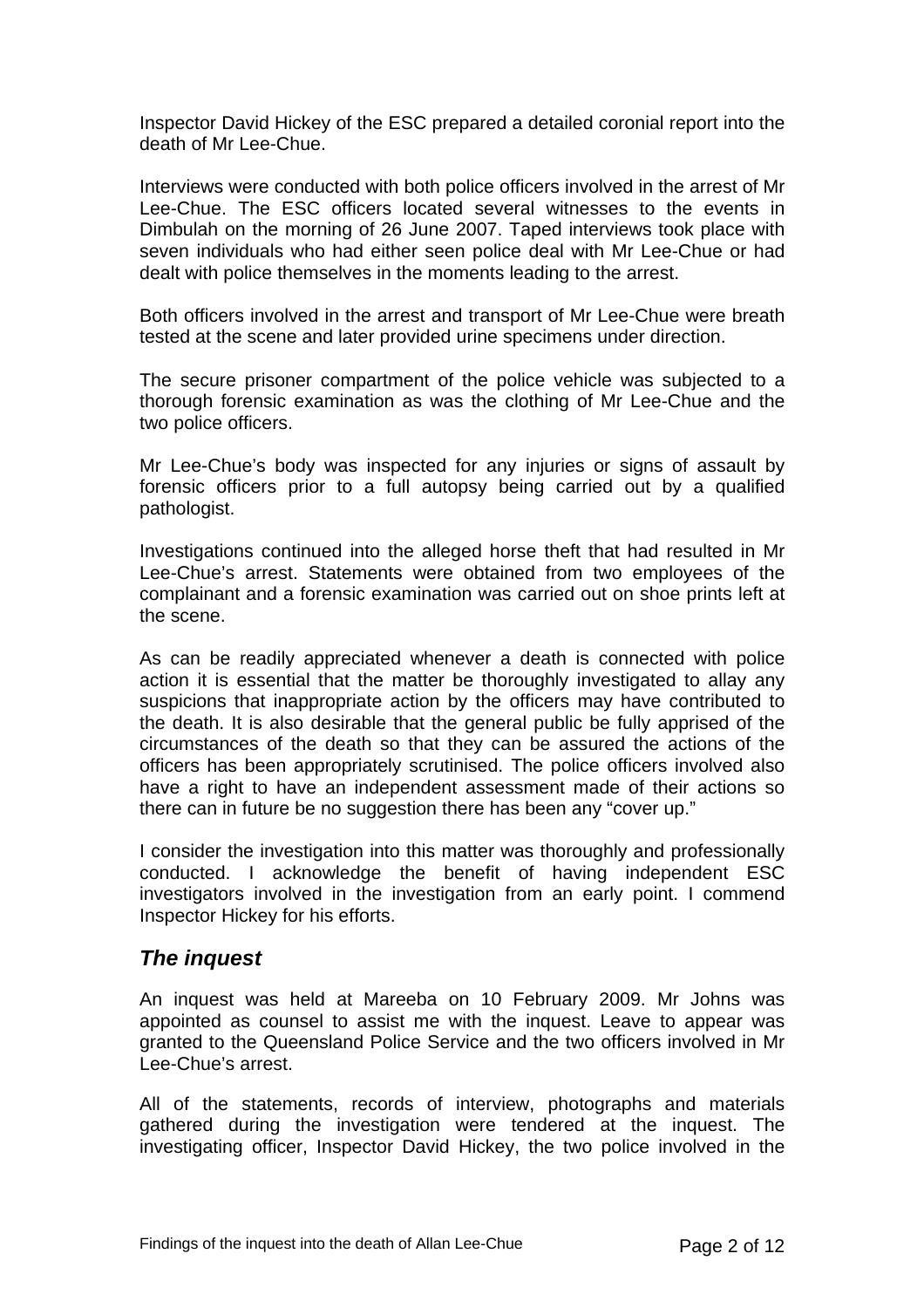<span id="page-4-0"></span>arrest of Mr Lee-Chue and two witnesses to the lead up to that arrest were called to give evidence.

Mr Lee-Chue's brother and sister were sent a copy of the police investigation report prior to the inquest and both were advised of the date of the inquest. The Aboriginal and Torres Strait Islander Legal Service was also given a copy of the police report. The Deaths in Custody officer for ATSILS in Brisbane considered the material along with an outline of the submissions of Mr Johns. Representatives of the Australian Human Rights Commission also considered involvement in the inquest and considered the material by way of liaison with ATSILS. Neither party submitted that any other witnesses should be called.

In the circumstances I determined that the evidence contained in these materials and the oral evidence heard was sufficient to enable me to make the findings required by the Act and there was no other purpose which would warrant any further witnesses being called to give oral evidence.

# *The evidence*

I turn now to the evidence. Of course, I cannot even summarise all of the information contained in the exhibits but I consider it appropriate to record in these reasons, the evidence I believe is necessary to understand the findings I have made.

### **Personal Background**

Allan Lee-Chue was born in the bush around Chillagoe on 26 January 1962. He was one of eight children to Caesar and Gladys Lee-Chue, both of whom passed away while Allan was in his teens. Mr Lee-Chue attended primary school in Chillagoe, however, it appears his schooling was limited. He began working on cattle stations at an early age and continued in this vein on and off until his death**.** 

Mr Lee-Chue spent time working on various stations around the Chillagoe area and in the Northern Territory as well as spending a period working for Mr Joe Portelli on his Arab horse stud near Dimbulah.

I am advised that Mr Lee-Chue has a son, Jason Lowdown, who is in his early 20's. He had not been in a domestic relationship for some time prior to his death and had been a heavy drinker over a lengthy period. Notwithstanding this, the evidence shows he was a well regarded and skilled horseman.

#### **Complaint of theft**

Dimbulah police station is a two person station situated within the Mareeba Police District. The two officers assigned to the station as at 26 June 2007 were Sergeant Jim Price and Constable Lachlan Hart. On that morning neither officer was rostered on duty, however, the station telephone was diverted to Constable Hart's residence.

At about 7:30am Constable Hart received a call from Mr Paul Whiteman, an employee of Mr Joe Portelli, a local horse breeder. Mr Whiteman had called to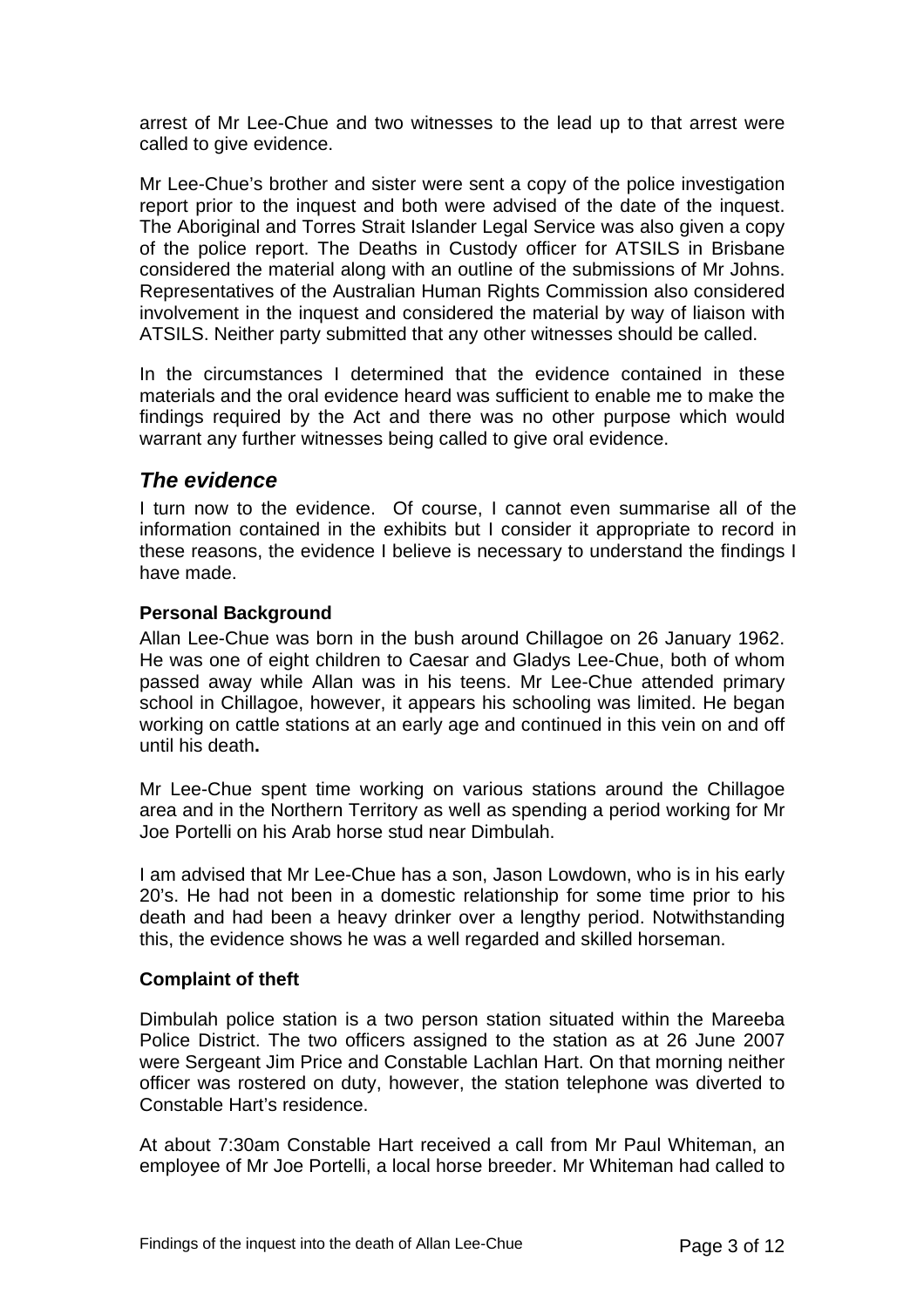<span id="page-5-0"></span>report the apparent theft of a horse from Mr Portelli's property at Davenport Road, Dimbulah.

Constable Hart attended the property in the police Landcruiser and took details of the theft, observing the empty yard where the horse had been placed the evening before. Parallel horse and human prints were observed leading away from the enclosure and an Australian flag that had been found draped over the rails of the enclosure was handed to Senior Constable Hart.

Mr Whiteman nominated Allan Lee-Chue as their most likely suspect for the following reasons:-

- Mr Lee-Chue had been arrested and jailed after an incident at the Portelli property some months before. The complainant had heard rumours to the effect that Mr Lee-Chue intended to seek revenge of sorts by releasing horses owned by Mr Portelli.
- Mr Lee-Chue was well known amongst locals for making references to service with the Australian Defence Force and complaining of perceived ill treatment by the government pursuant to that service. He had apparently made it known on previous occasions that he had stolen Australian flags, stating to others this was a form of retribution for his ill treatment.
- The property contained a number of dogs and it was thought only someone known to the dogs would have been able to approach the horse's enclosure without the dogs barking to such an extent that occupants of the property would have been alerted.

#### **Previous incident with Mr Lee-Chue**

During the investigation, Mr Whiteman and Senior Constable Hart recounted details of an incident involving Mr Lee-Chue in late 2006. After an argument with Mr Portelli, followed by a long session of drinking in Dimbulah township, Mr Lee-Chue entered the Portelli property and created a disturbance.

Police were called and Constable Hart attended. Mr Lee-Chue was initially cooperative with Senior Constable Hart and left the property, however, shortly after he became aggressive. As Constable Hart attempted to arrest him a violent scuffle broke out with Mr Lee-Chue tackling and then punching the officer who retaliated and Mr Lee-Chue was subdued. As a result of this incident, Mr Lee-Chue was sentenced to a term of imprisonment. This was served at Lotus Glen Correctional Centre and Mr Lee-Chue was released a few weeks before his death.

#### **Arrest of Mr Lee-Chue**

On noticing the absence of the police land cruiser Sergeant Price called Constable Hart. On hearing about the complaint and the suspected involvement of Mr Lee-Chue, Sergeant Price suggested Constable Hart collect him from the police station. Sergeant Price had, as a matter of chance, seen Mr Lee-Chue in town earlier that morning. He wisely decided it was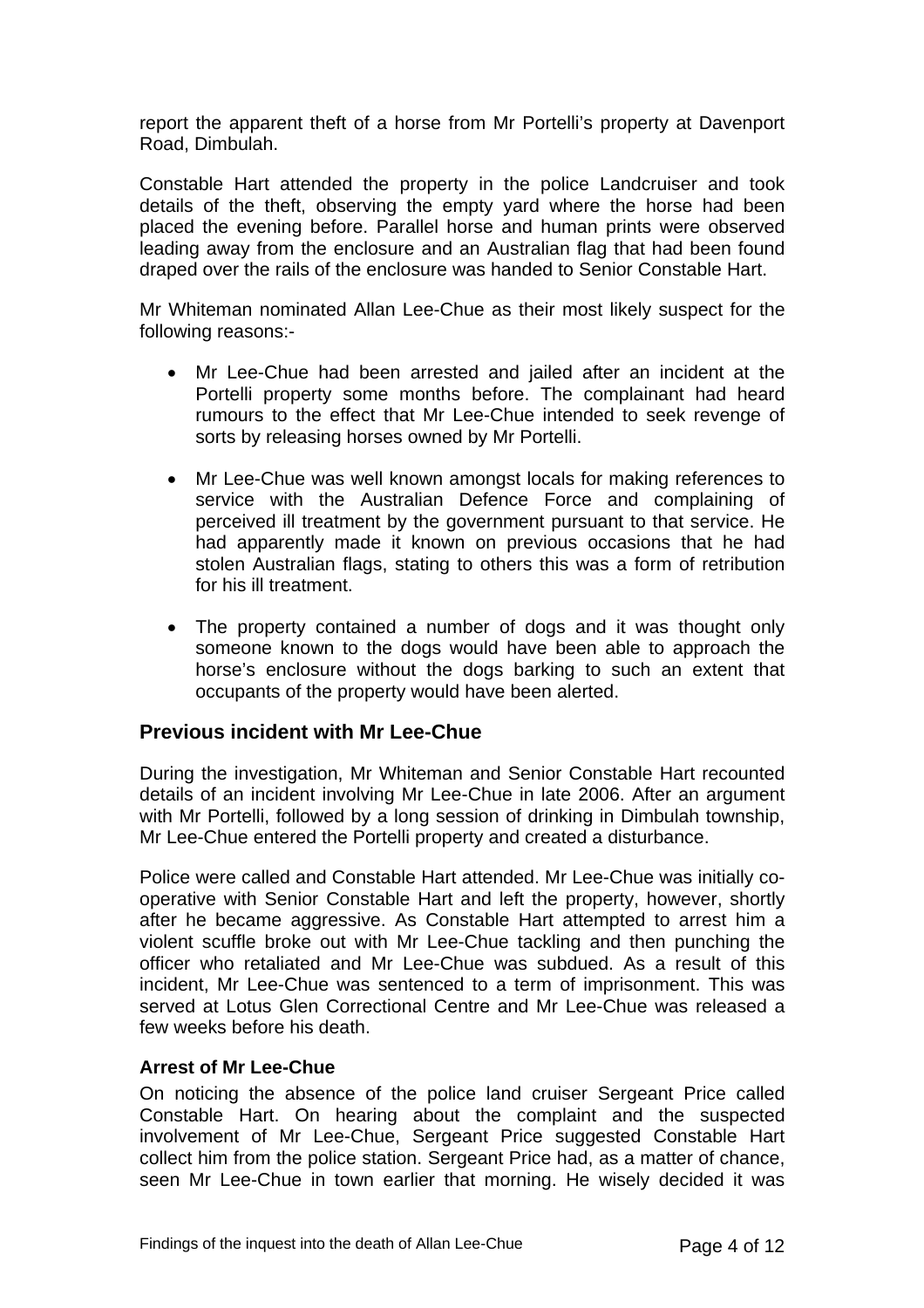undesirable for Constable Hart to approach Mr Lee-Chue alone given their history. Constable Hart had also seen Mr Lee-Chue in town when returning from the horse stud and came to a similar conclusion. He therefore willingly accepted Sergeant Price's offer of assistance.

The officers spoke to a number of people in the town and soon established it was likely Mr Lee-Chue was at premises in Park Avenue. These were the rooms and buildings adjoining a disused restaurant where some farm labourers and others were living. The officers went there. They spoke to a young woman who was leaving the yard of the premises and she confirmed Mr Lee-Chue was inside.

In fact he had not been there long. He had met a family member in town and had been invited to the premises for some breakfast. He was drinking tea with a group of six to eight family and friends when the officers arrived and told him they wanted to speak to him about a matter.

It appears that one or both of the police officers put the allegation of horse theft directly to Mr Lee-Chue and asked him where the horse was. Mr Lee-Chue told them the horse was "*down by the river".* Sergeant Price says that he didn't want Mr Lee-Chue to say anything further at that point and asked him to come out of the compound and onto the footpath. All parties state that Mr Lee-Chue did this without any apparent reluctance or complaint.

The police accounts differ at this point as to whether Mr Lee-Chue was arrested. Senior Constable Hart states that he told Mr Lee-Chue he was under arrest for stealing the horse. Sergeant Price makes no reference to this having occurred. In any case I accept the intention of both was to take Mr Lee-Chue to firstly attempt to locate the horse and then to Mareeba police station for questioning. I accept that Mr Lee-Chue was told of this intention.

Both officers and an independent witness state Mr Lee-Chue entered the rear of the police Landcruiser unaided and was not handcuffed. I have no doubt that, even if not arrested, Mr Lee-Chue felt compelled to a degree to enter the police vehicle. I accept though that he did so without the need for any force or restraint.

There is some inconsistency as to what was said about the investigation and when. I consider it likely something fairly specific was said about the theft of the horse and Mr Lee-Chue acknowledged some involvement in the matters before he was asked to come outside. Despite some further conflict in the evidence, I am satisfied he went voluntarily out of the yard with the officers without being restrained. It also seems likely he was at this stage or soon after arrested and placed in the police van. There is no evidence he resisted these steps or that any violence was done to him or by him.

Mr Lee-Chue agreed to show the officers where he had tethered the horse and left his bag down by a near-by creek. Constable Hart drove as Mr Lee-Chue directed. When the officers couldn't find the horse they let Mr Lee-Chue out of the van so he could assist. Still nothing was found. It later transpired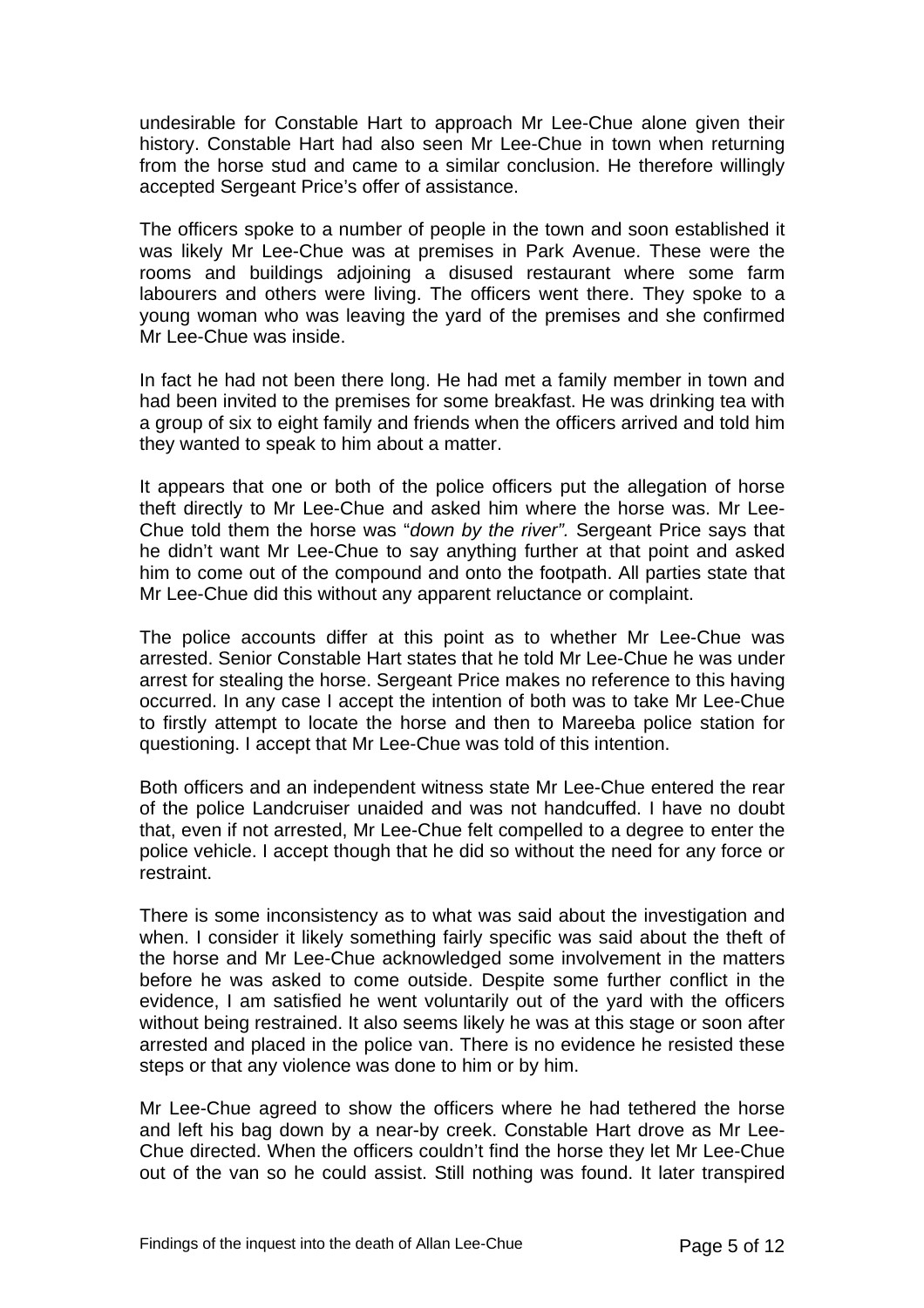<span id="page-7-0"></span>workers from the horse stud had found the horse and the bag and taken them back to the farm.

### **Travelling to Mareeba**

When interviewed, both officers stated the decision to conduct an interview with Mr Lee-Chue at Mareeba rather than Dimbulah was due to the availability of video recording facilities there. In evidence they added the presence of ATSILS and a stock squad branch in the larger town were also relevant considerations. Whatever the dominant reason, I accept there was nothing improper about the decision to take Mr Lee-Chue to Mareeba.

After failing to find the horse, the officers then returned to the Dimbulah police station to allow Constable Hart to pick up clothing and equipment for a 2pm-10pm shift he was to carry out that afternoon and evening in Cairns.

Sergeant Price opened the rear of the police van and conversed with the unrestrained Mr Lee-Chue while they waited for Constable Hart to collect his gear. Mr Lee-Chue again raised no concern when the door was closed and the vehicle commenced travelling towards Mareeba.

The officers state that at all times Mr Lee-Chue was co-operative, talkative and it was evident to them he was not affected by alcohol. They state no force or restraint was applied to him during the period outlined above. There is no evidence at all to suggest otherwise and I accept this was the case.

#### **Mr Lee-Chue collapses**

Shortly after 9.00am, they commenced the 43km journey to Mareeba. After having travelled only about 3 or 4km, while in conversation with Sergeant Price, Mr Lee-Chue stopped mid sentence and made a loud snorting noise likened by Senior Constable Hart to that of a chainsaw. He was observed by Sergeant Price to be convulsing and sitting upright with his arms protruding stiffly in front of him. Constable Hart, who was driving, pulled the vehicle over at the intersection of the Burke Development Road and Bruce Weir Road.

Both officers alighted and opened the rear of the vehicle. Sergeant Price said Mr Lee-Chue was continuing to convulse. The officers shook him with no response and checked for a pulse without success. It appeared to Constable Hart that he had liquid coming from one of his nostrils. He called Mareeba communications advising them Mr Lee-Chue was unconscious and they could not feel a pulse; he told the radio operator they needed an ambulance urgently. This call was made at 9:12am. An ambulance was dispatched from Dimbulah at 9.14am.

## **Medical Treatment**

The officers removed Mr Lee-Chue from the vehicle and placed him on the road in the 'recovery' position. Both officers indicate their initial concern was there may be an obstruction of Mr Lee-Chue's airway. Once in the recovery position it appeared that Mr Lee-Chue's tongue may have been obstructing his breathing. Each of the officers said they returned to the vehicle to obtain a plastic mouthpiece normally used for roadside breath tests. This was then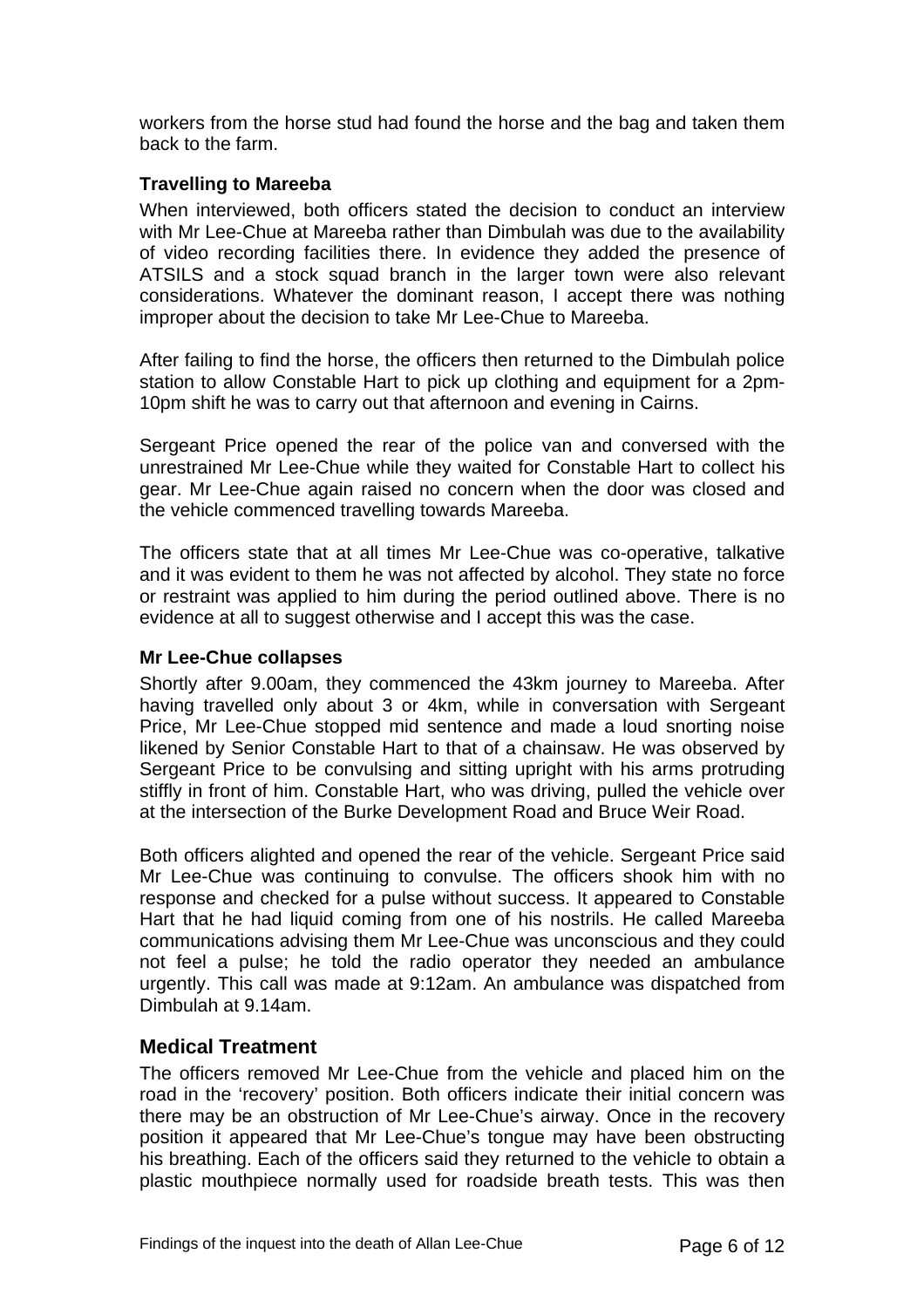placed in Mr Lee-Chue's mouth in an attempt to pry open his lips and clear his airway. It is likely only one of them initiated this process and I doubt both made attempts to use it on Mr Lee-Chue. In any event this was ineffective.

Neither officer attempted to perform CPR on Mr Lee-Chue. They said variously they did not think it appropriate when they hadn't established an airway; they did not know what the problem was and therefore know whether CPR would be effective; and, that by the time it might have been appropriate to perform CPR they could hear the sirens of the approaching ambulance.

Unfortunately, the first aid kit normally kept in the police vehicle had been left at the police station after being taken out to be refurbished.

Further, while both officers had been trained in first aid and CPR techniques, neither was up to date with their training. Indeed both officers indicated their knowledge of CPR procedure was scant.

These factors combined, perhaps, with the unpleasantness of the task, may have left the officers reluctant to commence CPR. Timing from police communications shows that by 9:18am, six minutes after the initial call, Sergeant Price called via radio seeking an update on the progress of the ambulance. However, the QAS records show them on the scene at 9.17. This discrepancy can be explained by variations in clock settings. It is apparent the first para medic arrived in quick time.

The paramedic noted no respirations and no carotid pulse. A defibrillator was attached to Mr Lee-Chue, he was shocked with it and CPR commenced after his airway was suctioned.

A short time later another ambulance officer arrived and assisted. The defibrillator's automatic assessment of heart rhythms did not advise any further shocks until some 10 minutes later when another shock was delivered. CPR continued without success. After approximately 15 minutes of treatment, at 9:34am, and with no result, the ambulance officers ceased treatment and advised Mr Lee-Chue was deceased.

At 11:45am Government Medical Officer Dr Grant Manypeney attended the scene and confirmed life to be extinct.

The regional duty officer, Inspector Rolf Straatameier, attended the scene shortly afterwards and arranged for local scenes of crime officers to take photographs and video of the scene. Assistance from Cairns scenes of crime scientific officers was sought and this led to the extensive forensic testing outlined earlier.

The QPS Ethical Standards Command was notified of the incident and investigating officers from Brisbane arrived in Mareeba at 5:55pm on the date of Mr Lee-Chu's death.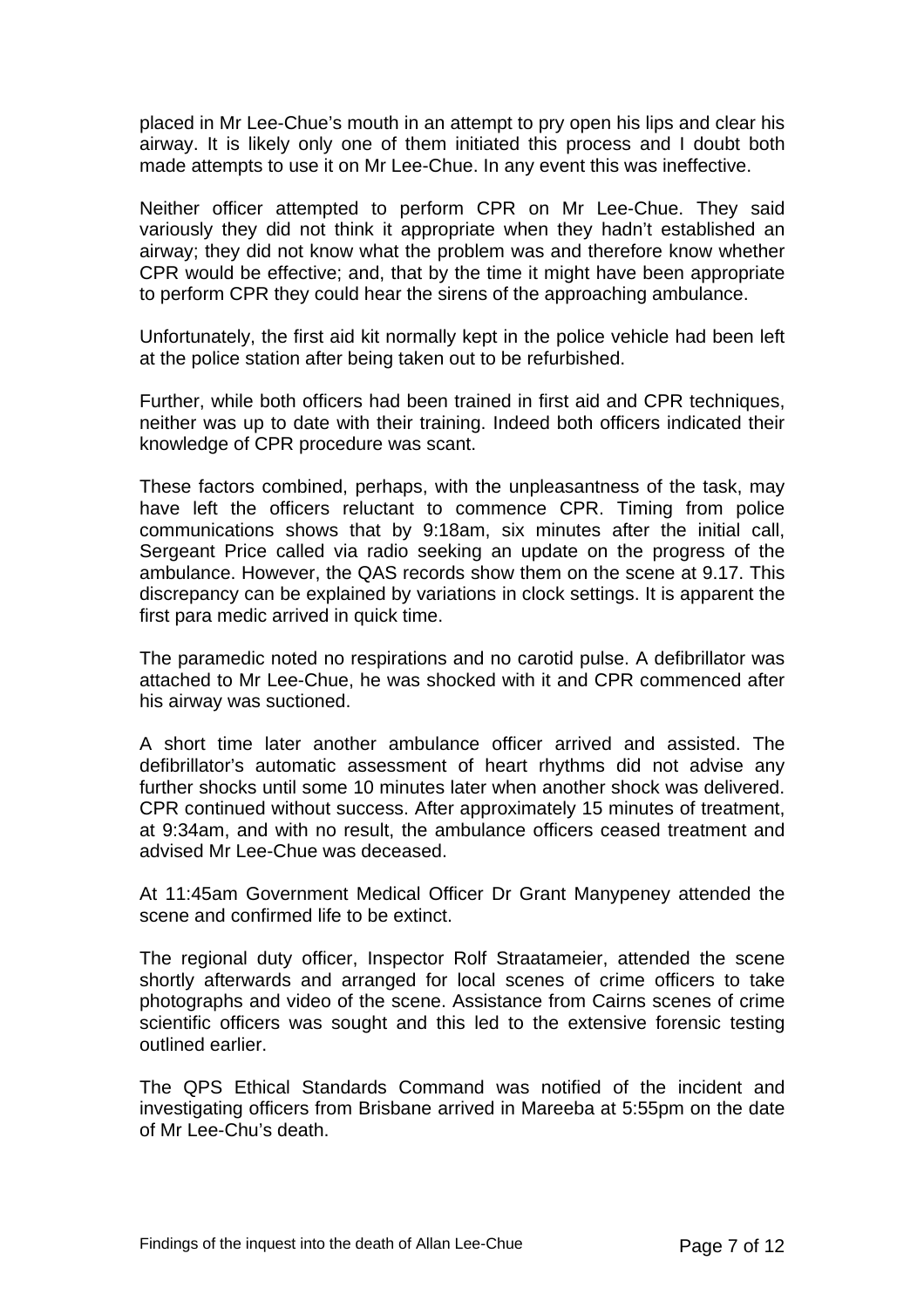### <span id="page-9-0"></span>**Autopsy results**

An autopsy examination was carried out on 27 June 2007 by an experienced forensic pathologist Professor David Williams.

A detailed external examination revealed no recent injuries.

Internal examination revealed significant atheroma in the coronary arteries. A haemorrhage into atheromatous plaque was evident in the right coronary artery and this had caused the lumen of that artery to narrow significantly. The main branch of the left coronary artery, the anterior descending coronary artery, showed several areas of significant occlusive atheroma.

The histology report of the coronary arteries stated:

*'The coronary arteries are confirmed to have significant occlusive atheroma particularly in the branches of the left coronary artery. The left anterior descending has less than 20% of the area it should have in the lumen, this lumen being compressed by calcified atheroma.'* 

There was no significant toxicology.

In Professor Williams' opinion, the cause of death was coronary atherosclerosis. Hypertensive heart disease was noted as having contributed to the death.

In the words of Professor Williams, the autopsy and tests carried out on Mr Lee-Chue:

*'…demonstrated he had severe narrowing of the coronary arteries. Apart from this severe narrowing, he had evidence of recent haemorrhage into atheromatous plaque within the right coronary artery, this haemorrhage compromising the lumen of the right coronary artery and precipitating fatal heart attack.'* 

The sudden seizure witnessed by the police officers would be consistent with such an incident.

Professor Williams later confirmed a view he had expressed at the time of the post-mortem examination; namely that no standard first aid treatment given by police at the scene would have saved Mr Lee-Chue.

#### **Investigation Findings**

Mr Lee-Chue's body was identified by his brother Fred at 2:15pm on 27 June 2007. It was confirmed by fingerprint comparison.

Breath and urine testing of both police officers showed negative results for the presence of alcohol or drugs.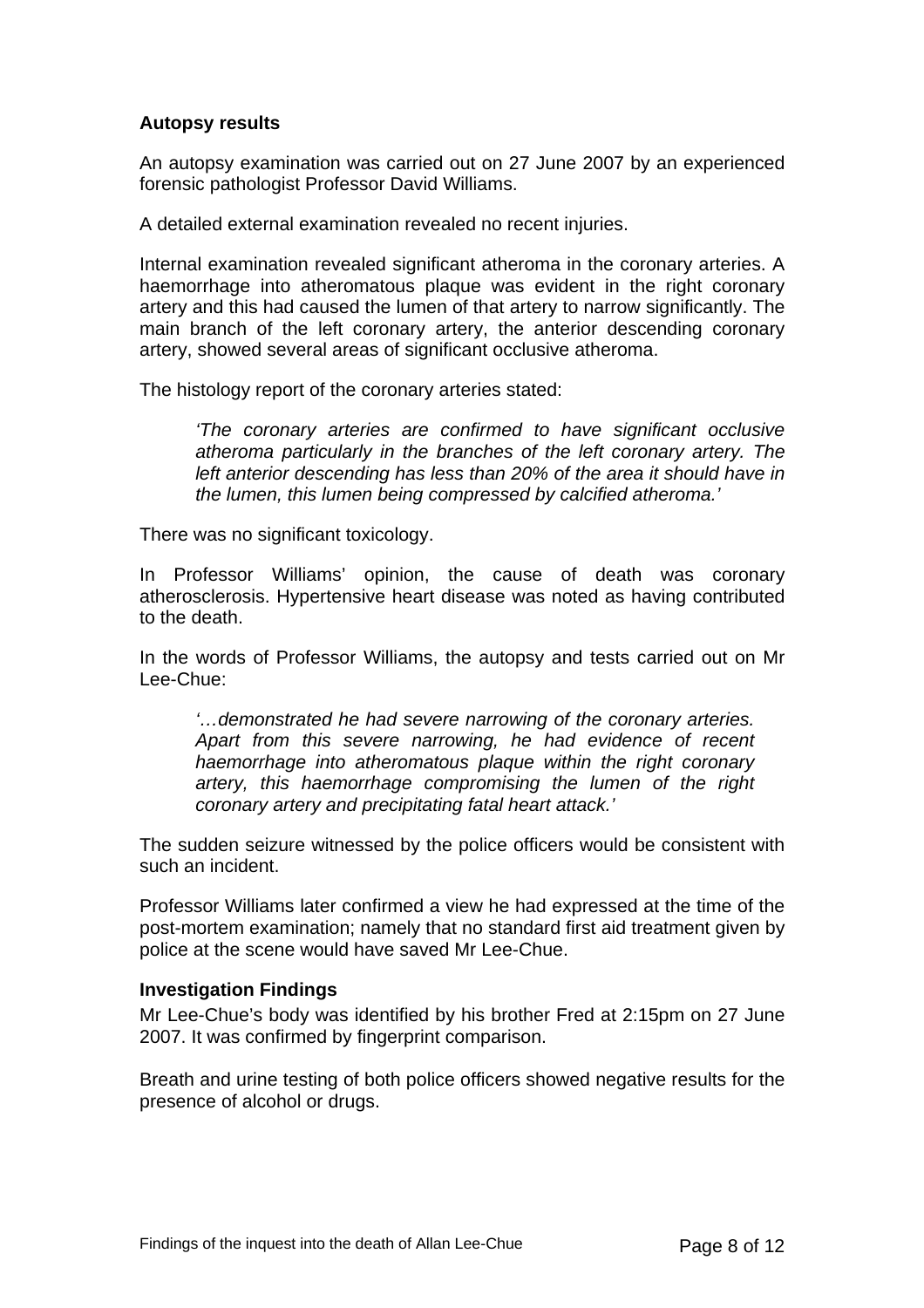<span id="page-10-0"></span>An analysis of footprints left at the scene of the alleged horse theft showed they could have been made by the boots being worn by Mr Lee-Chue at the time of his death.

#### **Conclusions**

A comprehensive police investigation has been conducted into the circumstances of this death. The investigation, coupled with the autopsy results, reveals that Mr Lee-Chue passed away suddenly after having suffered a 'heart attack' or acute myocardial infarction caused by significant coronary atherosclerosis. This occurred while he was seated in the rear of a police vehicle in the process of being transported to Mareeba for questioning in relation to the alleged theft of a horse.

There is no evidence of his suffering any violence or of there being any involvement of any other person in his death.

One may speculate the stress of the day's events contributed to Mr Lee-Chue's death; however, I find his death is not otherwise attributable to the actions of the two police officers or indeed any other person. I accept both police officers acted appropriately at all times in their dealings with Mr Lee-Chue.

Medical treatment from the Queensland Ambulance Service was prompt. In any case, sadly, it is now clear nothing could have been done to save Mr Lee-Chue.

# *Findings required by s45*

I am required to find, as far as is possible, the medical cause of death, who the deceased person was and when, where and how he came by his death. I have already dealt with this last aspect of the matter, the manner of the death. As a result of considering all of the material contained in the exhibits, I am able to make the following findings in relation to the other aspects of the matter.

|                    | <b>Identity of the deceased</b> – The deceased person was Allan Duncan Lee-<br>Chue                                                                      |
|--------------------|----------------------------------------------------------------------------------------------------------------------------------------------------------|
| Place of death $-$ | He died on the Burke Development Road, east<br>of Dimbulah in Queensland, shortly after being<br>taken into custody by the Queensland Police<br>Service. |
| Date of death $-$  | He died on 26 June 2007.                                                                                                                                 |
| Cause of death $-$ | He died from natural causes namely acute<br>myocardial infarct due to or as a consequence<br>of coronary atherosclerosis.                                |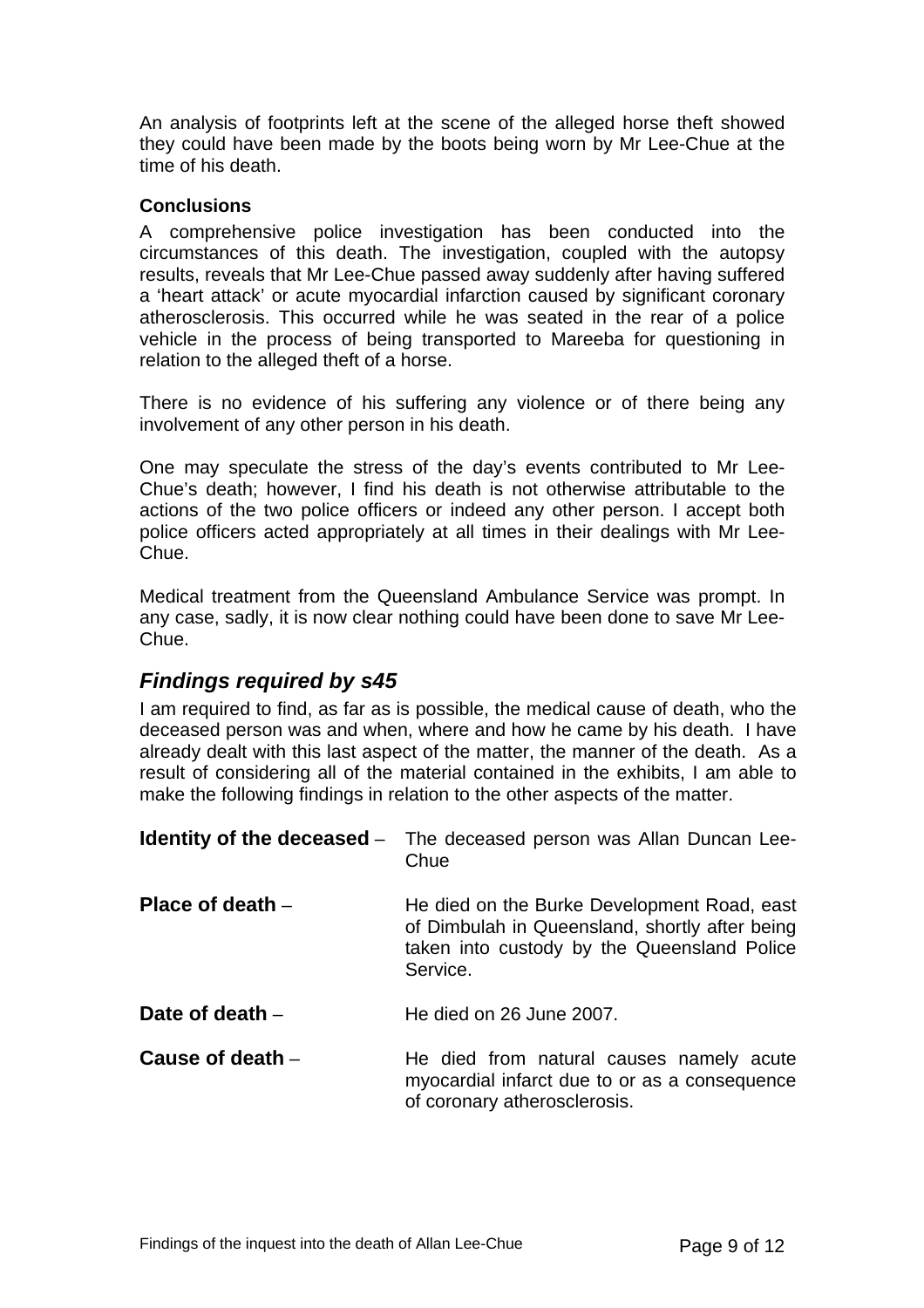# <span id="page-11-0"></span>*Comments and recommendations*

Section 46, insofar as it is relevant to this matter, provides that a coroner may comment on anything connected with a death that relates to public health or safety, the administration of justice or ways to prevent deaths from happening in similar circumstances in the future.

The issues which warrant consideration from this perspective are:-

- The lawfulness of the arrest; and
- The response of the officers to the medical emergency.

## **Lawfulness of arrest**

The *Police Powers and Responsibilities Act 2000* in section 21(2) requires that if the place contains a dwelling, the police officer may only enter the dwelling without the consent of the occupier if he or she reasonably suspects the person he or she is seeking to detain or arrest is at the dwelling.

Section365(2) of the Act allows a police officer to arrest a person without warrant, where the police officer reasonably suspects the person has committed an indictable offence, for the purpose of questioning that person about the offence or investigating the offence.

In this case I accept the premises where Mr Lee-Chu was found were being used as a dwelling. I accept that when the officers entered the yard of the dwelling, Constable Hart had a reasonable basis to suspect Mr Lee-Chue was in the premises and he reasonably decided to arrest Mr Lee-Chue for questioning in relation to the theft of the horse.

I accept that when approached by police Mr Lee-Chue made admissions in relation to the theft of the horse that justified his arrest.

I find the actions of the police officers in the lead up to Mr Lee-Chue's collapse were appropriate and lawful at all times.

#### **The response to the medical emergency**

When Mr Lee-Chue suffered the heart attack and stopped breathing, the officers removed him from the police vehicle, placed him in the recovery position and attempted to maintain his airway by using a plastic tube.

They did not attempt cardio pulmonary resuscitation as would usually be expected in such circumstances. It seems a number of factors contributed to this.

First, both officers say they could not open Mr Lee-Chue's mouth because his iaws were clenched shut. They say they attempted to address this by prising open his jaws with the breath test tube without success. On that basis they say as they had not established an airway they could not attempt expired air resuscitation.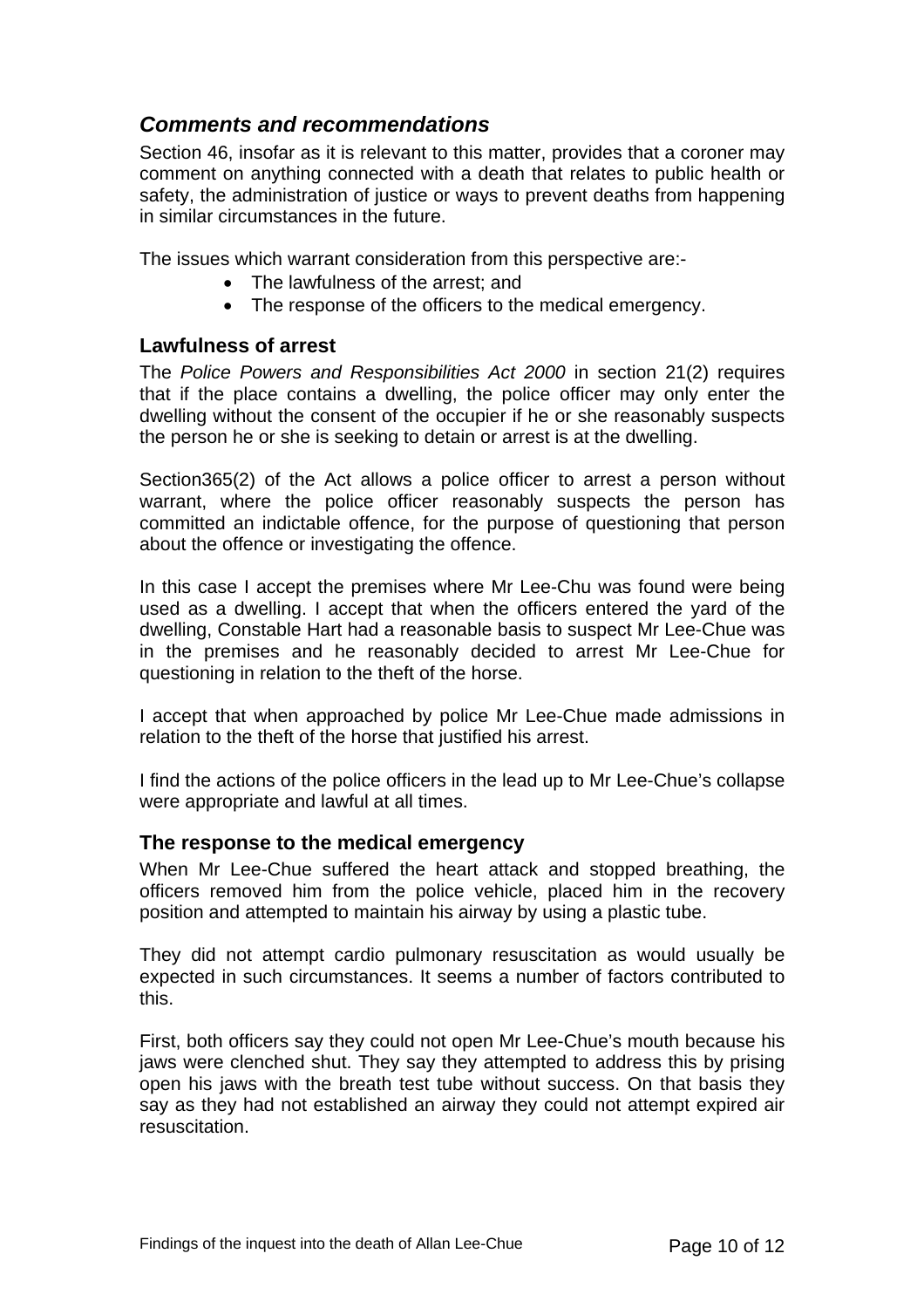<span id="page-12-0"></span>Second, the first aid kit usually carried in all police vehicles had been taken out of the Dimbulah vehicle by Constable Hart a day or so before for replenishing and had not been returned to the vehicle. This deprived the officers of access to a Leardal Mask that would have enabled them to perform CPR without risking contracting a communicable disease. While both officers denied they refrained from undertaking resuscitation because of this, it would be understandable if it caused them some hesitation.

I accept the absence of a first aid kit in the police vehicle was an episodic oversight that does not point to any systemic failure. I also accept it would have made no difference in this case had CPR been attempted. The evidence of Professor Williams is that only emergency surgical intervention could have had any prosects of prolonging Mr Lee-Chue's life.

Thirdly, neither officer had a current first aid certificate. Both had received training in first aid throughout their careers. However, the system administered by the Queensland Ambulance Service which provides training to QPS officers stipulates that once an officer has undertaken the necessary training it remains current for three years provided the officer undertakes a refresher course in CPR annually. Neither officer had done so and both expressed some reservation about their knowledge and skills.

Clearly, police officers in all areas, but particularly in regional or rural areas, are likely to be first to attend accident scenes where CPR or other first aid techniques need to be applied. The Mareeba District Officer accepted the evidence in this case indicated a policy deficiency and he has taken steps to address it.

Following the death of Mr Lee-Chue, Inspector Straatemeier issued a standing order that sets out in detail the requirements for first aid training of relevant officers in the district. It also sets out the order of priority in which they are to be trained and notes the need for CPR training to be renewed every 12 months. I accept Inspector Straatemeier's evidence that the extent to which this order is adhered is adequately monitored. This was confirmed by the evidence of Sergeant Price who remains the officer in charge of the Dimbulah station.

The Mareeba District Education and Training Officer maintains a spreadsheet alerting six months in advance as to when an officer is coming out of qualification. It is clear there is a good ongoing understanding between the Education and Training Officer at Mareeba and the QAS in terms of facilitating training courses.

I am satisfied the processes put in place have adequately addressed the problem of first-aid training for officers in the Mareeba District.

# *Conclusions*

In conclusion, I am satisfied the officers lawfully and appropriately took Mr Lee-Chue into custody; they treated him appropriately while he was in their custody and nothing they did caused or contributed to his death. While their